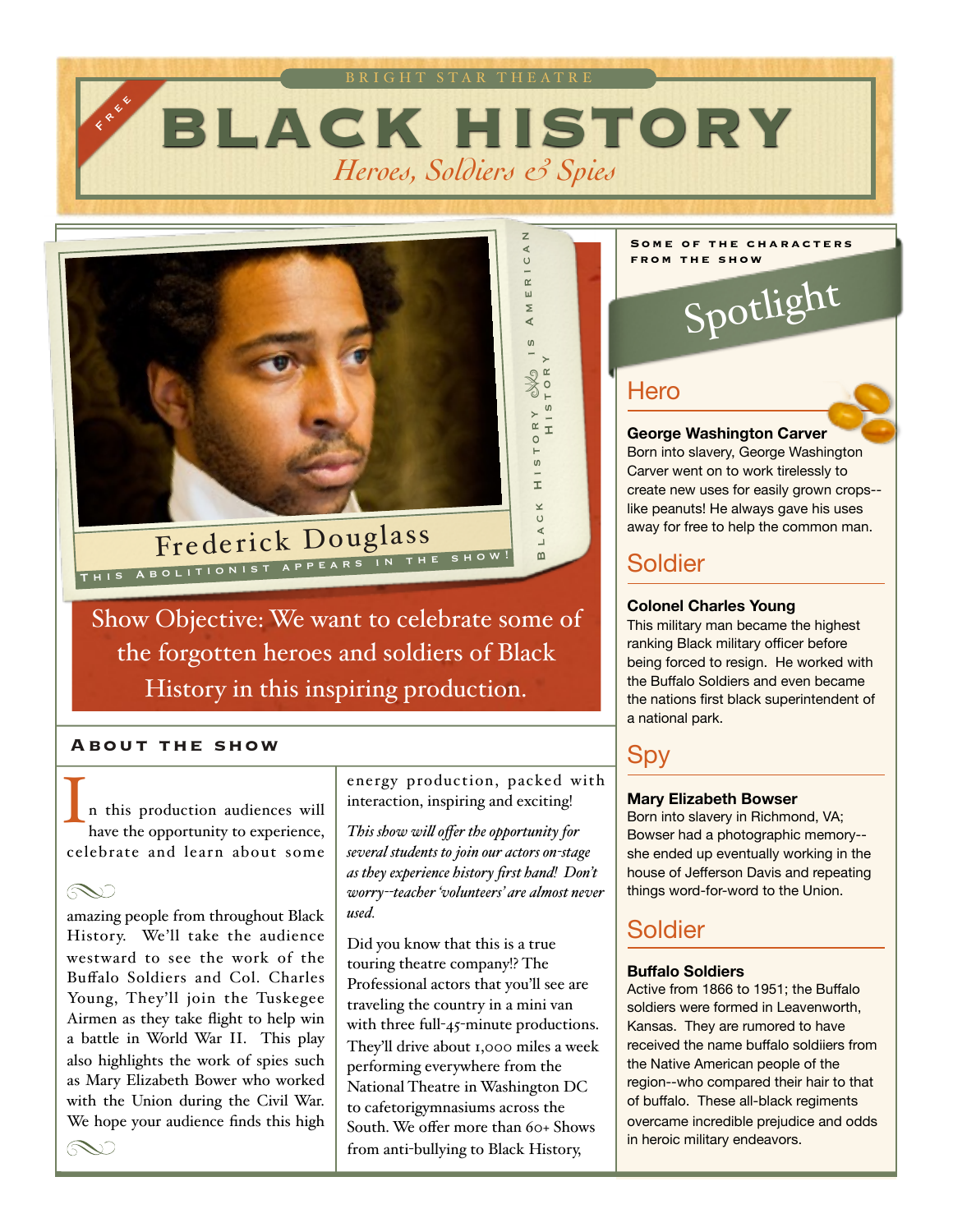# CLASSROOM ACTIVITIES!

#### CLASSROOM ACTIVITY I

#### MAKE INVISIBLE INK

*Paper, white crayon, watercolors.*

Our production celebrates a number of heroes and spies. For this activity you're going to make invisible ink! There are many recipes for invisible ink--our favorite uses lemon juice to write and a flame of some kind to reveal the message--so this is a safer recipe: On paper, have your students write a message with white crayon. Then have them paint over the paper with watercolors and ta-dah the message reappears!

CLASSROOM ACTIVITY 2

Find a Hero from History

*Older Grades; Library or computer time*

History is filled with incredible stories of Black History Heroes, Soldiers & Spies. Research your own favorite black American that wasn't talked about in the show or uncover some new material of one who was. Prepare a report and present your finding to the class! One idea is to recreate a living museum. In a big space or hallway, have your students come dressed as



DID YOU KNOW?

Eleanor Roosevelt flew with one of the very first black pilots to demonstrate that they black soldiers could be equally qualified and competent pilots!



Tuskegee Airmen: African American fighter pilots who fought in World War II. Officially they formed the 332nd Fighter Group and the 477th Bombardment Group.

these people from our past. As other students walk by the statue comes to life and shares their story with the viewer.

#### *paper, pencil or crayons*

George Washington Carver found hundreds of uses for the peanut. Think of an object in the classroom and come up with at least 25 different uses for it- it can be things that the object was never intended for, get creative!

### CLASSROOM ACTIVITY 3

I Wanna Be GWC!

RV)

### Learn Geography: Map Reading Skills!

Using a big map of the United States let's explore where some of the stories we talked about today happened.

Can you remember places that were mentioned in the show? Here's some places to get you started:

**George Washington Carver was born in Diamond, Missouri.** 

**Col. Charles Young was born in Mays Lick, Kentucky and worked as a Park Ranger in Seuoia National Park in California.** 

**Harriet Tubman was born in Dorchester County, Maryland** 

**The Tuskegee airmen were educated in Tuskegee, Alabama** 

**Frederick Douglass published his first abolition paper in Rochester, New York**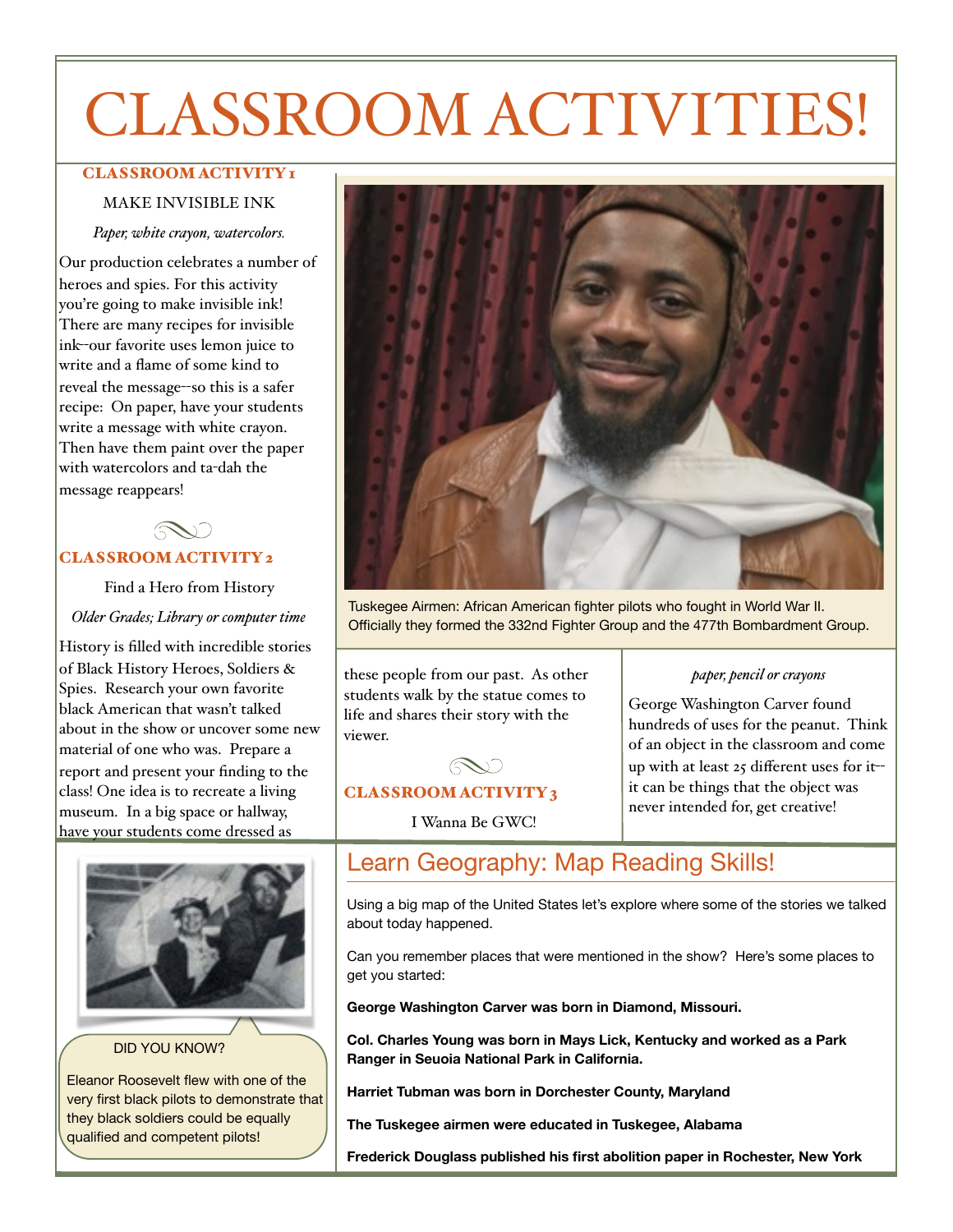#### **Discussion Questions**



**General Show Questions**  Why is it important to learn about Black History and these significant Americans?

How would life be different if these people had never done the things they did?

Who is your favorite hero, soldier or spy you learned about?



**Colonel Charles Young**  Why do you think Col. Young is so important?

Col. Young overcame significant racism in his life--how do you think you would handle living in a world facing the obstacles, he did?

What was so significant about the Buffalo Soldiers?



**Mary Elizabeth Bowser:**  Why do you think she was so successful as a spy?

Would you have had the courage to do what she did?

What makes her story so unique?

What was life like during the Civil War for people like Ms. Bowser?



**Tuskegee Airmen**  Why do you think it was so important for people like Ms. Roosevelt to fly with a black pilot?

What's the significance of these Airmen? Why are they so important?

How did these pilots change America and the world in which we live?

Are the Tuskegee Airman still important today? If so, why?

"We are not makers of history. We are made by history."

Dr. Martin Luther King



"It is easier to build strong children then to repair broken men"

Frederick Douglass



**Black History heroes, Soldiers & Spies**



**Here are some helpful things for your school, from our research** 

### Racism

**A big part of our show are the stories of these Americans overcoming great racism and obstacles. Here are some tips to help address these issues in your own school.** 

- 1) Stay Calm when you witness a racist remark or action
- 2) Address the behavior. It's your responsibility.
- 3) Once you have raised the attention of the student who has demonstrated the racism--address how their words affect the bullied student.
- 4) Teach acceptance and respect for all students.

### **Bullying**

#### **Anonymous Reporting Box**

A lot of schools have found it helpful to have a bullying box available. It's here that students can report bullying incidents they experience or witness. Follow-up is vital to this. Patterns, people and locations may begin to help teachers identify the students or locations in the school that may need the extra attention.

#### **Be there to help!**

When a student has the courage to report or tell you about a bullying incident it's important that you take action. It's equally important that your school have the tools in place to ensure you know what to do in such an instance. Just know you may be the only adult in this young person's life they are willing to reach out to for help.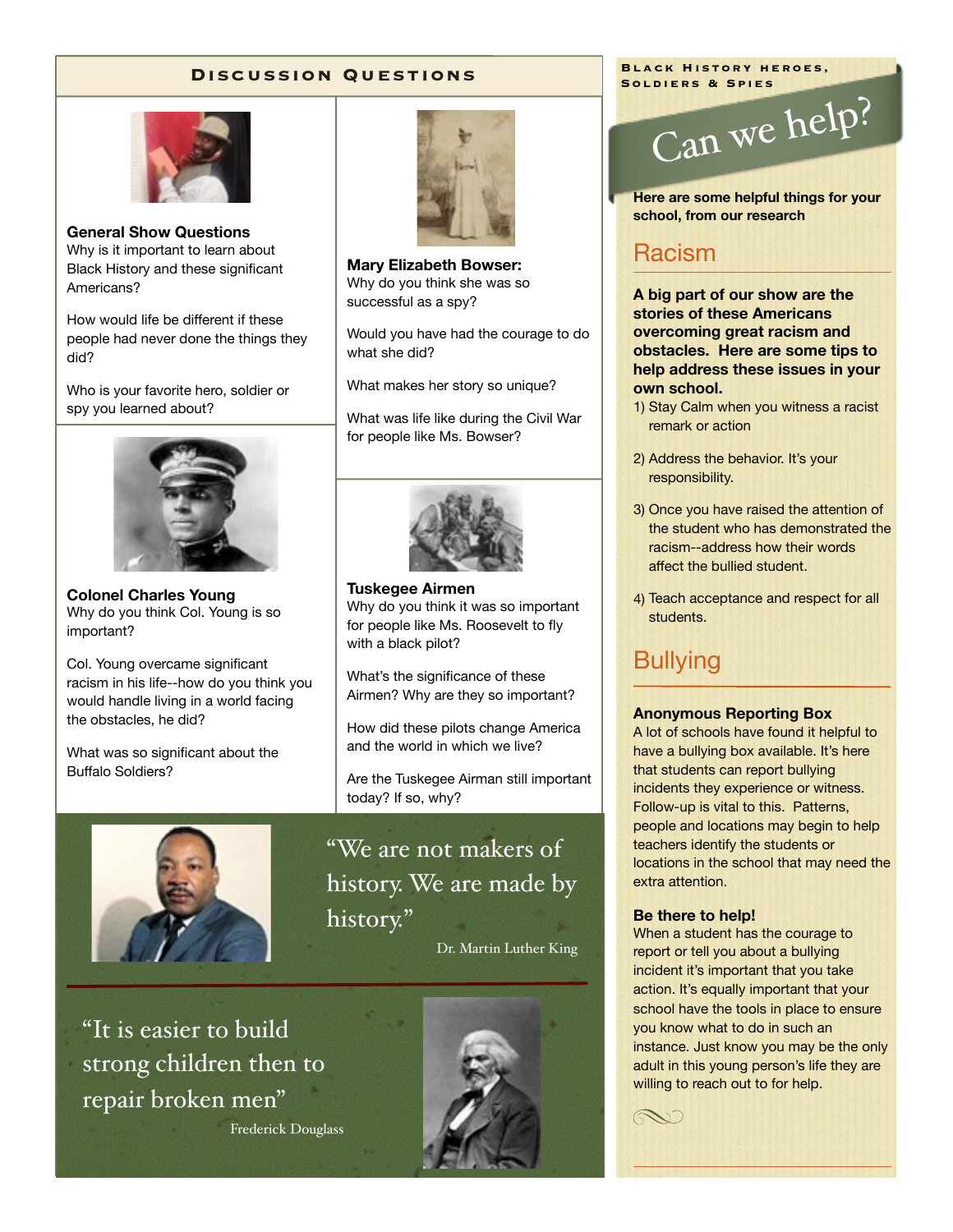# MORE CLASSROOM ACTIVITIES

STORY OF THEIR LIFE (Best for grades 5-8; Materials Needed: Pencil & Paper) Divide your class into groups of 3-4. Assign or let each group pick a different famous hero, soldier or spy to make their presentation about. Have the group then write a play or dramatization of their life story. Make sure it includes a few key moments that made this person famous. Then have the groups assign roles for each person to play. Depending on the story, there may be multiple roles given to a few people in the group. Have each group present to the class. After each group performs, have a discussion about what everyone learned about the person.



WRITE YOUR OWN LIFE AS A HERO, SOLDIER OR SPY (Best for grades 3rd-8th; Materials Needed: Pencil & Paper) Have each person in the class write their own fictional story

as a hero, soldier or spy. What happens to you? Why are you a hero, soldier or spy? What sort of risks to you face? Were you caught as a spy? Were you injured as a soldier? What makes you a hero? Does the story have an ending? What happens to you? Maybe explore each person sharing their story with the classroom when they're all done.



### THE ENEMY & THE

PROTECTOR (Best for grades 3rd-8th; Materials Needed: None) In an open space large enough for everyone to walk around, have the class stand up and begin walking at random around the room. Have each student silently pick someone in the room to be their enemy. No one else is supposed to know who they pick. Then have each person in the class also silently pick a protector. Again, no one in the room should know who each person picks. At this time, you let them know that (without running) they have to keep their chosen protector between them and their enemy at all times. Watch as the hilarity ensues. If the game is played correctly, eventually the class will find themselves walking in a straight line at the end.



UNCONVENTIONAL PRESENTATION (Best for grades 4th-8th; Materials Needed: Pencil &

Paper) Divide the classroom into groups of 3-4. Assign each group a famous hero, soldier or spy from the play. You can also assign the same person to every single group. Then instruct each group to come up with a way to honor that person's life story or accomplishments. This can be either through a play, song, rap, poem, dance or any other medium the group chooses. It just has to be presented in performance art in one way or another. Give the groups about half an hour to come up with their presentation and then let each group present one at a

time to the entire class. After each group goes, open a discussion about the presentation.



SPY ON A CLASSMATE (Best for grades 5th-8th; Materials Needed: Pencil & Paper) Write everyone's name in the class down on a piece of paper and put it into a hat. Walk around the room and have the class anonymously draw a name out of the hat. Have them secretly observe that person for a week and find things out about them. At the end of the week have each student give a report on things they observed about the person they picked and things that they have in common with them.

### Did you know? Harriet Tubman



Harriet Tubman did a lot of great work, including rescuing some 300 people out of slavery and helping them to escape northward. But you may not know that when she was younger she was hit in the head with a 2-pound weight for refusing to help her master tie up a slave that tried to escape. This injury caused her to have unexpected and passing black-outs for the rest of her life. In the late 1890's she underwent brain surgery in Boston- can you imagine? It healed her and she never suffered from black-outs again.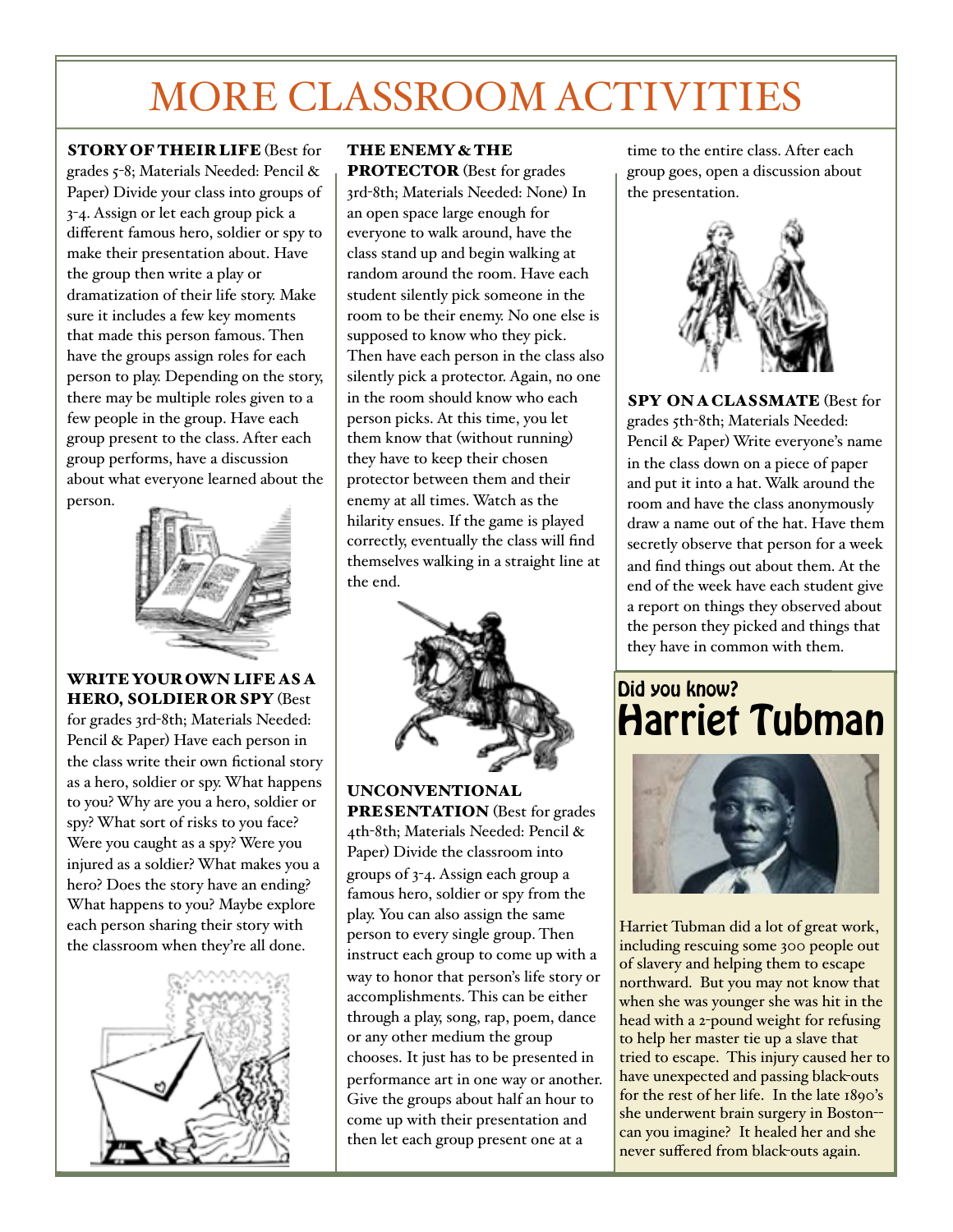# BEFORE, DURING, & AFTER THE PLAY

### FUN FACTS ABOUT THEATRE!

After a play is over and everyone goes home. there is always a light left on backstage. It's called a ghost light!

The oldest play that is still around was written by an Ancient Greek man named Aeschylus. It's almost 2500 years old!

The longest performance on stage ever was over 23 hours long! It happened in New Jersey in 2010.

William Shakespeare is a famous playwright. He wrote 37 plays and is still quoted by many people. There are 157 million google pages that mention him—the most of any famous person ever!

In theatre, it's considered bad luck to tell an actor, "Good luck" before a performance. Instead, you're supposed to say, "Break a leg!"

In Ancient Greece, audiences stamped their feet rather than clapping their hands to applaud.

World theatre day is an annual celebration on March 27th. How will you choose to celebrate?

### BEFORE YOU SEE THE PLAY…

Attending the theatre is very different from watching TV or going to the movies. For one thing, the actors are real people who are performing right then and there. They can see and hear everything that happens in the audience. Because of this, YOU are an important part of the play and it's also important to do your job as an audience member well. Here are some tips before you see the play.

- 1. Please be quiet and respectful so everyone else around you can hear what's happening and so the actors can do their job.
- 2. If something is funny, it's okay to laugh!
- 3. The actors may ask you to participate. Don't be afraid to respond, ask a question or volunteer!
- 4. Keep your hands to yourself and your eyes up front.
- 5. If you like the play, be sure to clap at the end.
- 6. Have fun! Enjoy yourself!



### AFTER SEEING THE PLAY…

Write your own review of the play! A review is a way of telling your thoughts about a play, movie, book or music. Consider the following things when you are writing your review.

*What was your favorite part? Who was your favorite character? Can you summarize the play in your own words? If you had written this play, would you have done anything different? Would you recommend this play to a fiend or family member? Name one new thing you learned fom watching this play!*

#### YOU CAN DO THIS TOO!



Where to start: All of our actors started out playing an telling stories when they were young - then they decided to study acting in school. Here are some ways you can start doing theatre right away!

In School! Does your school have plays or musical performances? This is a great place to start.

In Your Community! Many towns have community theatres or local acting groups. See if you can try out!

**Start Something!** If your school doesn't have a drama club or a theatre class, talk to your favorite teacher about how you might be able to start one.

At Home! Get together with friends, cousins, brothers and sisters and make your own play. You can make up plays based on your favorite books and stories. Invite your family and friends to see your performance.

Try New Things and Do You

**Best!** There are lots of jobs in the theatre besides acting. There are people who paint the sets, make costumes, write plays, and more! Get the most of your art, music and English classes. You can use all of these things to be a live theatre pro!